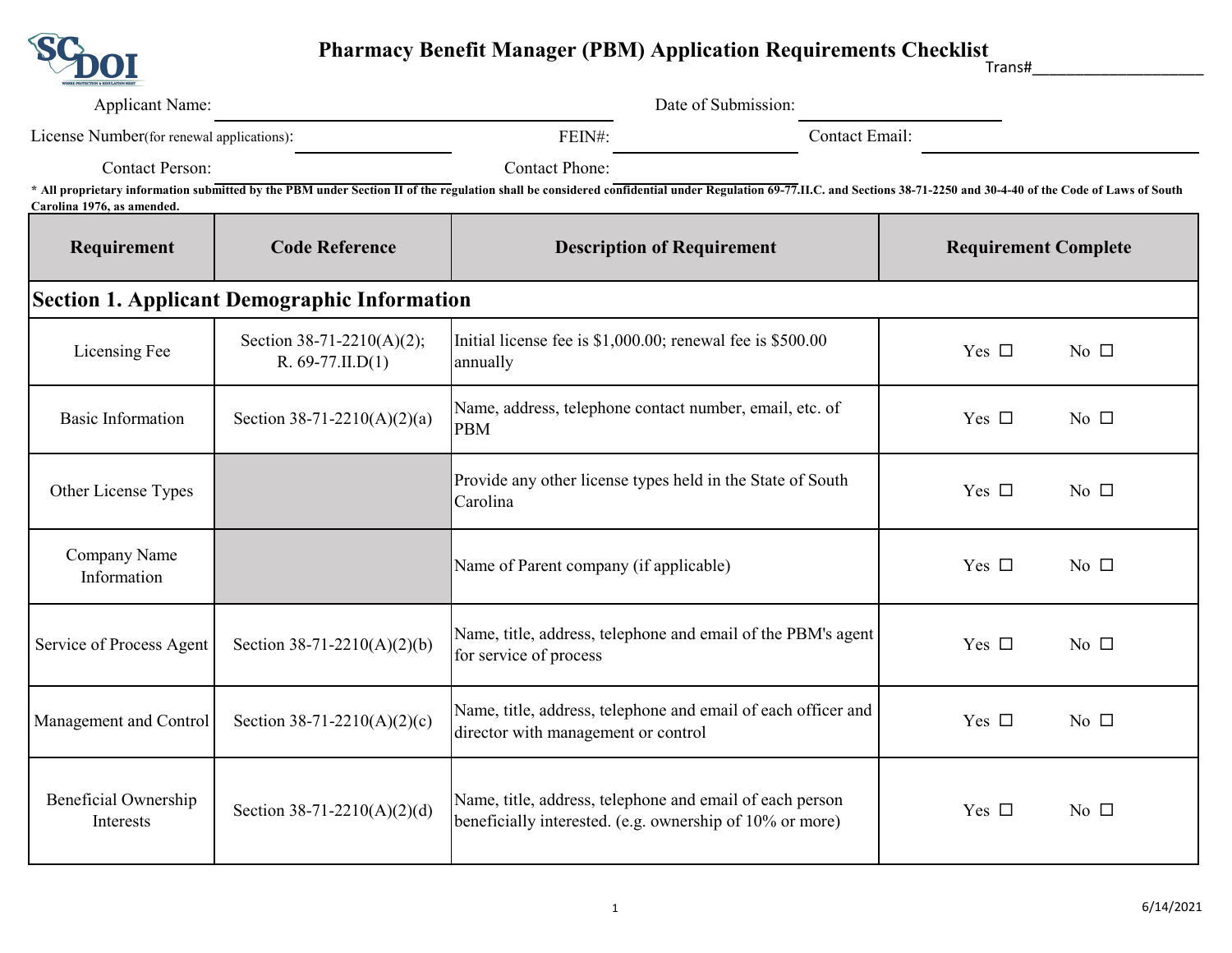

Trans#\_\_\_\_\_\_\_\_\_\_\_\_\_\_\_\_\_\_\_\_

| <b>MAC Appeals Contact</b>               | $R. 69-77.V.C(1)$        | Name, title, address, telephone and email of responsible<br>person for MAC List violations                                                                                                                                                                                                                                                                                                                                               | Yes $\Box$<br>No $\Box$ |
|------------------------------------------|--------------------------|------------------------------------------------------------------------------------------------------------------------------------------------------------------------------------------------------------------------------------------------------------------------------------------------------------------------------------------------------------------------------------------------------------------------------------------|-------------------------|
| <b>Section 2. Organization Structure</b> |                          |                                                                                                                                                                                                                                                                                                                                                                                                                                          |                         |
| Company Legal Structure                  | Section 38-71-2210(2)(f) | In the case of a pharmacy benefit manager applicant that is a<br>partnership or other unincorporated association, limited<br>liability company, or corporation, and has five or more<br>partners, members, or stockholders:                                                                                                                                                                                                              |                         |
|                                          |                          | (i) Provide PBM's legal structure                                                                                                                                                                                                                                                                                                                                                                                                        | Yes $\Box$<br>No $\Box$ |
|                                          |                          | (i) Provide the total number of its partners, members, or<br>stockholders who, directly or indirectly, own, control, hold<br>with the power to vote, or hold proxies represnting ten<br>percent or more of the voting securities of any other person                                                                                                                                                                                     | Yes $\Box$<br>No $\Box$ |
|                                          |                          | Note: (ii) PBM shall agree that, upon request by the<br>Department, it shall furnish the Department with information<br>regarding the name, address, usual occupation, and<br>professional qualifications of any other partners, members,<br>or stockholders who, directly or indirectly, own control hold<br>with the power to vote, or hold proxies representing ten<br>percent or more of the voting securitites of any other person. |                         |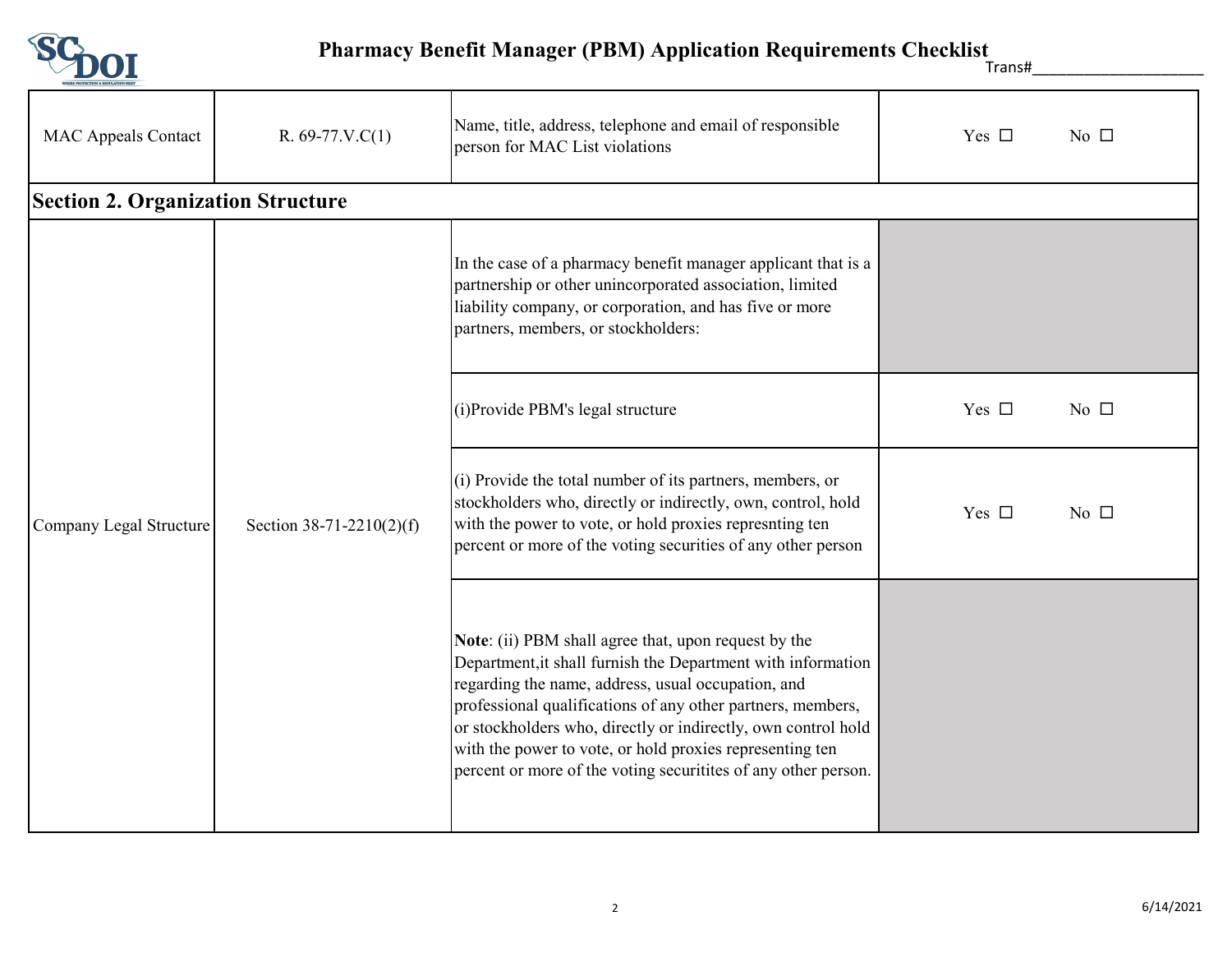

Trans#\_\_\_\_\_\_\_\_\_\_\_\_\_\_\_\_\_\_\_\_

## **Section 3. Applicant Qualifications**

 **A. Applicant Background (Please note that these items are listed as yes/no questions in the application along with an attestation at the end of the appliction form in order to meet the certified statement requirements of the law. For any statement for which the applicant answers yes on the application, please specify the location in the application for the full explanation and/or requested information required under the law.)**

| <b>Company Statements</b> | R. 69-77.II.D $(7)(a)$    | рісаяс зресну тис юсатіон ні тис арріісатіон тог тис тан слріанатіон ана/ог теquestea інгогніатон гедан са анаст тис там і<br>A certified statement indicating whether the applicant or<br>officer with management or control has been refused or<br>denied a registration, license or certification to act as (or<br>provide the services of) a PBM or Third-Party Administrator<br>(TPA) in any state, providing specific details for each such<br>refusal or denial, if any, including the date, nature and<br>disposition of the action. | Yes $\Box$<br>No $\Box$ |
|---------------------------|---------------------------|----------------------------------------------------------------------------------------------------------------------------------------------------------------------------------------------------------------------------------------------------------------------------------------------------------------------------------------------------------------------------------------------------------------------------------------------------------------------------------------------------------------------------------------------|-------------------------|
| <b>Company Statements</b> | R. $69-77$ .II.D $(7)(b)$ | A certified statement indicating whether the applicant or<br>officer with management or control has had any registration,<br>license or certification to act as such suspended, revoked or<br>non-renewed for any reason by any state or federal entity,<br>providing specific details separately for each such<br>suspension, revocation or nonrenewal, if any, including the<br>date, nature and disposition. Attach a copy of any relevant<br>final order or similar document imposing the suspension,<br>revocation or nonrenewal.       | Yes $\Box$<br>No $\Box$ |
| <b>Company Statements</b> | $R. 69-77.$ II.D $(8)$    | Description of whether the PBM has had a business<br>relationship with an insurer terminated for any fraudulent or<br>illegal activities relating to the administration of a pharmacy<br>benefit plan. If the answer is yes, attach specific details<br>separately explaining this termination, including the date,<br>and nature of the termination.                                                                                                                                                                                        | Yes $\Box$<br>No $\Box$ |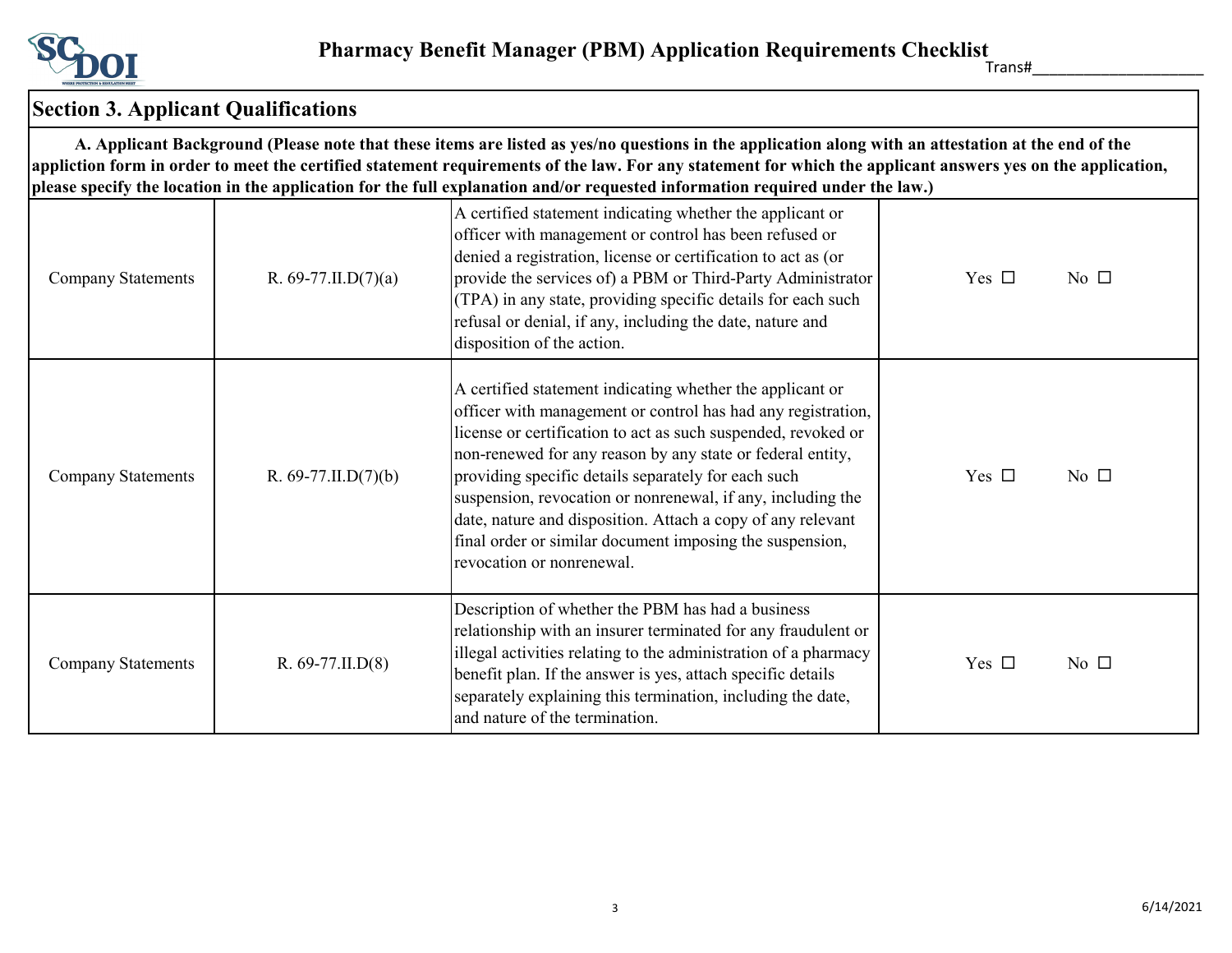

Trans#\_\_\_\_\_\_\_\_\_\_\_\_\_\_\_\_\_\_\_\_

| <b>Company Statements</b>                 | Section 38-71-2210(A)(2)(e) | A signed statement indicating that no officer with<br>management or control of the PBM has been convicted of a<br>felony or has violated any of the requirements of state law<br>applicable to PBMs; if the applicant can't provide such a<br>statement, provide a signed statement describing the relevant<br>conviction or violation.                      | Yes $\square$<br>No $\Box$ |
|-------------------------------------------|-----------------------------|--------------------------------------------------------------------------------------------------------------------------------------------------------------------------------------------------------------------------------------------------------------------------------------------------------------------------------------------------------------|----------------------------|
| <b>B.</b> Administration and Operation:   |                             |                                                                                                                                                                                                                                                                                                                                                              |                            |
| Organizational<br>Documents               | $R. 69-77.$ II.D $(2)$      | A copy of the basic organizational document of the PBM,<br>such as the articles of incorporation, articles of association,<br>partnership agreement, trust agreement or other applicable<br>documents including all amendments thereto.                                                                                                                      | Yes $\Box$<br>No $\Box$    |
| <b>Internal Affairs</b><br>Documents      | $R. 69-77.$ II.D $(3)$      | A copy of bylaws, organizational or similar document(s), if<br>any, regulating the conduct or internal affairs of the PBM.                                                                                                                                                                                                                                   | Yes $\Box$<br>No $\Box$    |
| Provider Manual and<br>Written Agreements | R. $69-77$ .II.D $(4)$      | A copy of the PBM's provider manual and written<br>agreement(s), excluding pricing information, but including<br>audit procedures, which it uses for contracts entered into<br>with pharmacists, pharmacies or pharmacy services<br>administrative organizations (PSAOs) in administration of<br>pharmacy benefits for health care insurers in this State OR | Yes $\Box$<br>No $\Box$    |
|                                           |                             | A copy of the PBM's representative written agreement and<br>provider manual, excluding pricing information, but<br>including audit procedures, for each type of network<br>provider, which it uses for contracts entered into with<br>pharmacists, pharmacies or PSAOs in administration of<br>pharmacy benefits for health care insurers in this State      | Yes $\Box$<br>No $\Box$    |